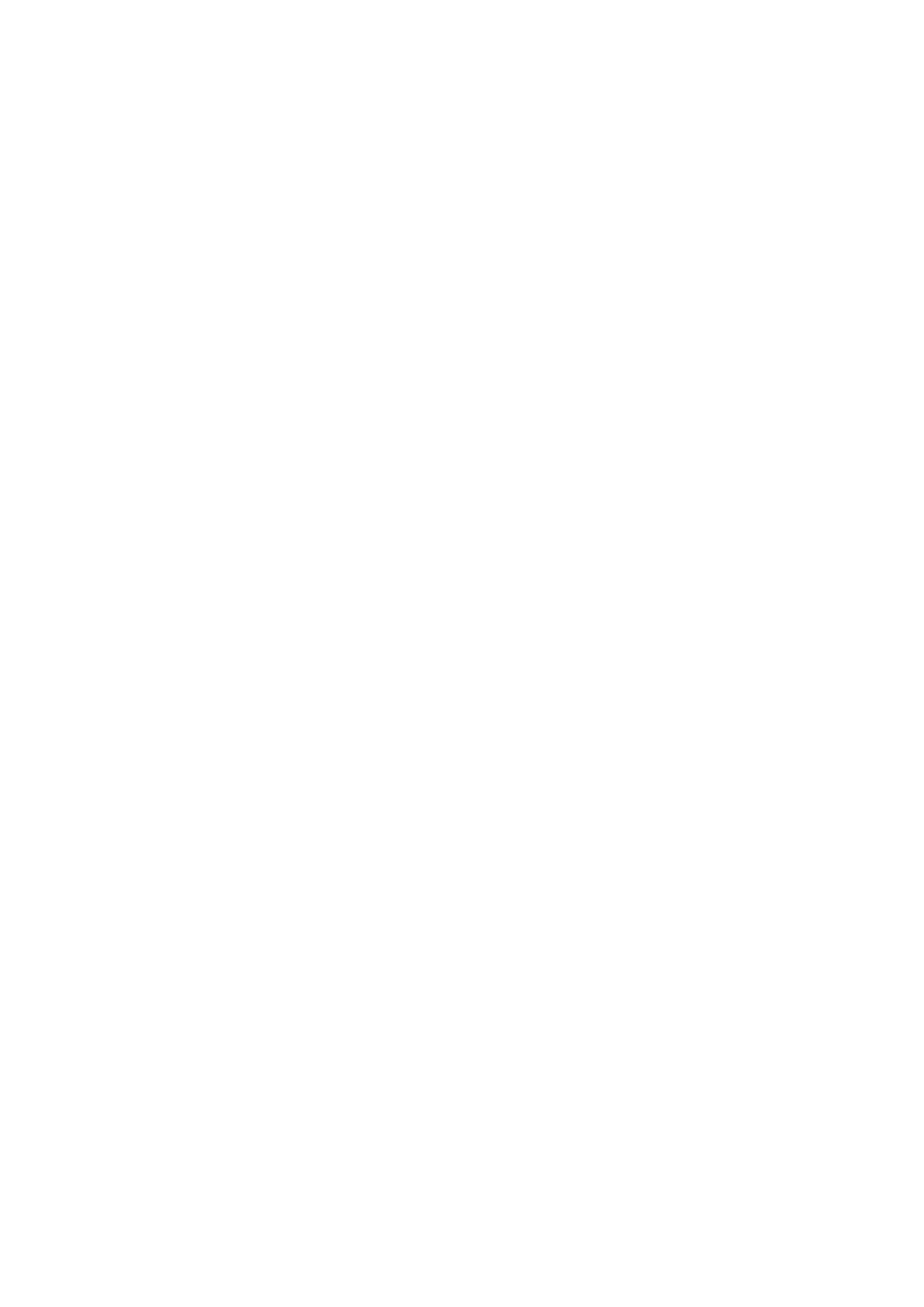Introduced by Revd the Hon F J Nile, MLC First print



New South Wales

## **State Senate Bill 2012**

### **Contents**

|                                 | Page |
|---------------------------------|------|
| 1 Name of Act                   |      |
| 2 Commencement                  |      |
| 3 The State Senate and Senators |      |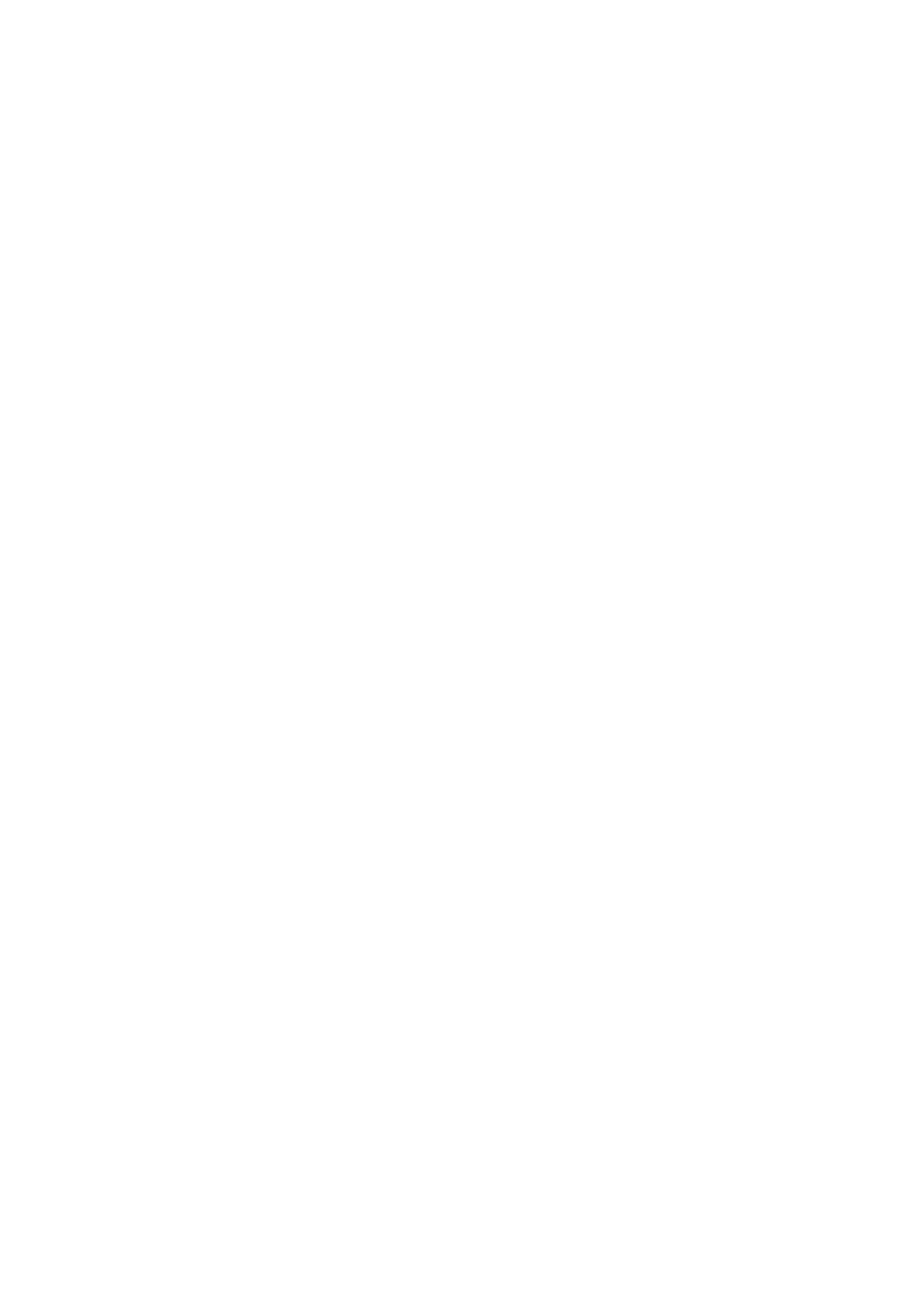

New South Wales

# **State Senate Bill 2012**

No , 2012

#### **A Bill for**

An Act to authorise the use of the term State Senate as a reference to the Legislative Council and to authorise the use of the term State Senator as a reference to a Member of the Legislative Council.